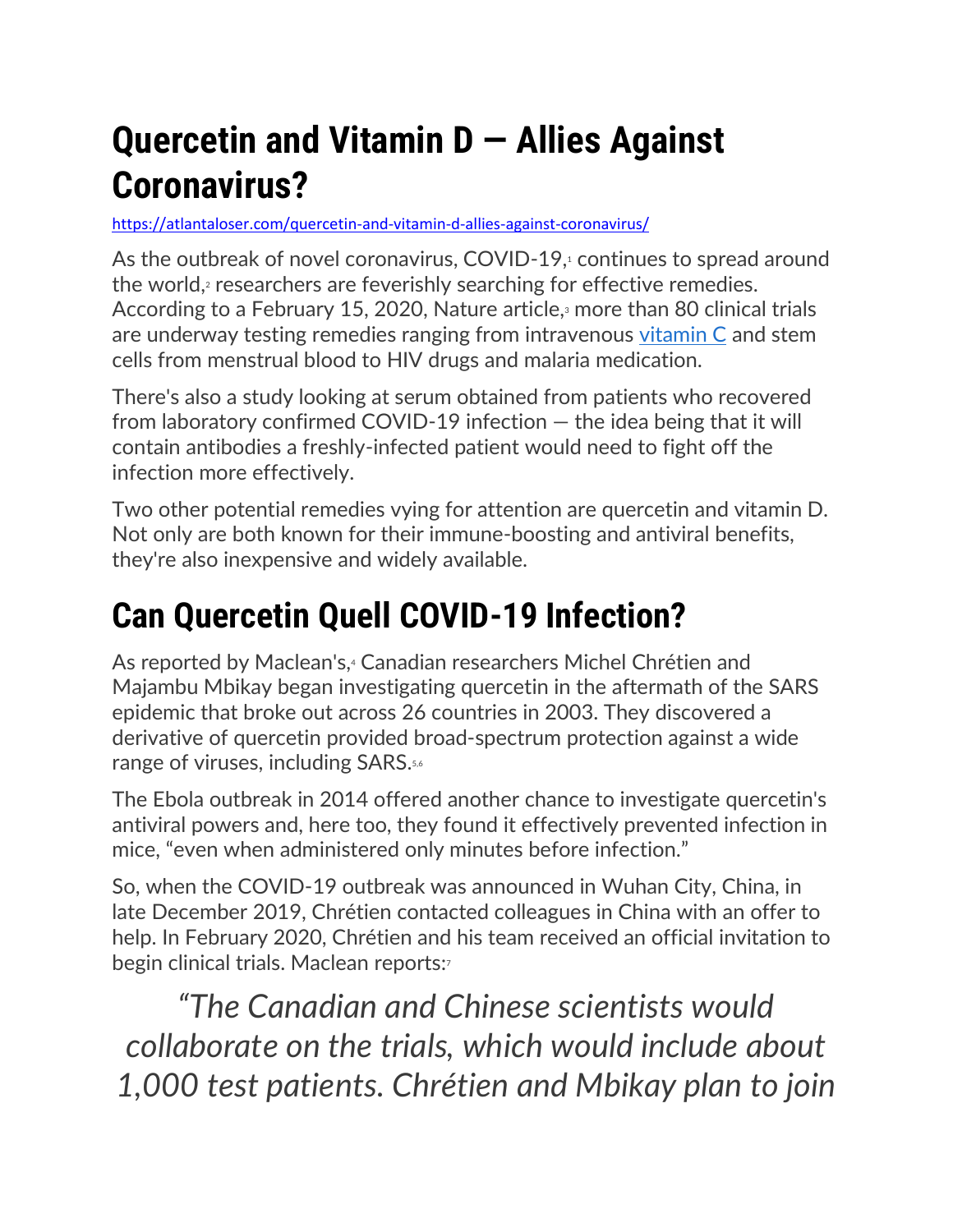*colleagues from the non-profit International Consortium of Antivirals — which Chrétien cofounded with Jeremy Carver in 2004 as a response to the SARS epidemic — in manning a 24/7 communications centre as soon as clinical trials go ahead.*

*The U.S.-based Food and Drug Administration has already approved quercetin as safe for human consumption, which means the researchers can skip testing on animals. If the treatment works, it'll be readily available … Chrétien's team says their treatment would cost only \$2 a day."*

#### **Quercetin Is a Powerful Immune Booster**

Research has already demonstrated that [quercetin](https://articles.mercola.com/vitamins-supplements/quercetin.aspx) is a powerful immune booster and broad-spectrum antiviral. As such, it may be useful both for prevention and treatment of COVID-19 infection.

As noted in a 2016 study $\scriptstyle\rm s$  in the journal Nutrients, quercetin's mechanisms of action include the inhibition of lipopolysaccharide (LPS)-induced tumor necrosis factor α (TNF-α) production in macrophages.

TNF-α is a cytokine involved in systemic inflammation, secreted by activated macrophages, a type of immune cell that digests foreign substances, microbes and other harmful or damaged components. Quercetin also inhibits the release of pro-inflammatory cytokines and histamine by modulating calcium influx into the cell.<sup>9</sup>

According to this paper, quercetin also stabilizes mast cells and has "a direct regulatory effect on basic functional properties of immune cells," which allows it to inhibit "a huge panoply of molecular targets in the micromolar concentration range, either by down-regulating or suppressing many inflammatory pathways and functions."<sup>10</sup>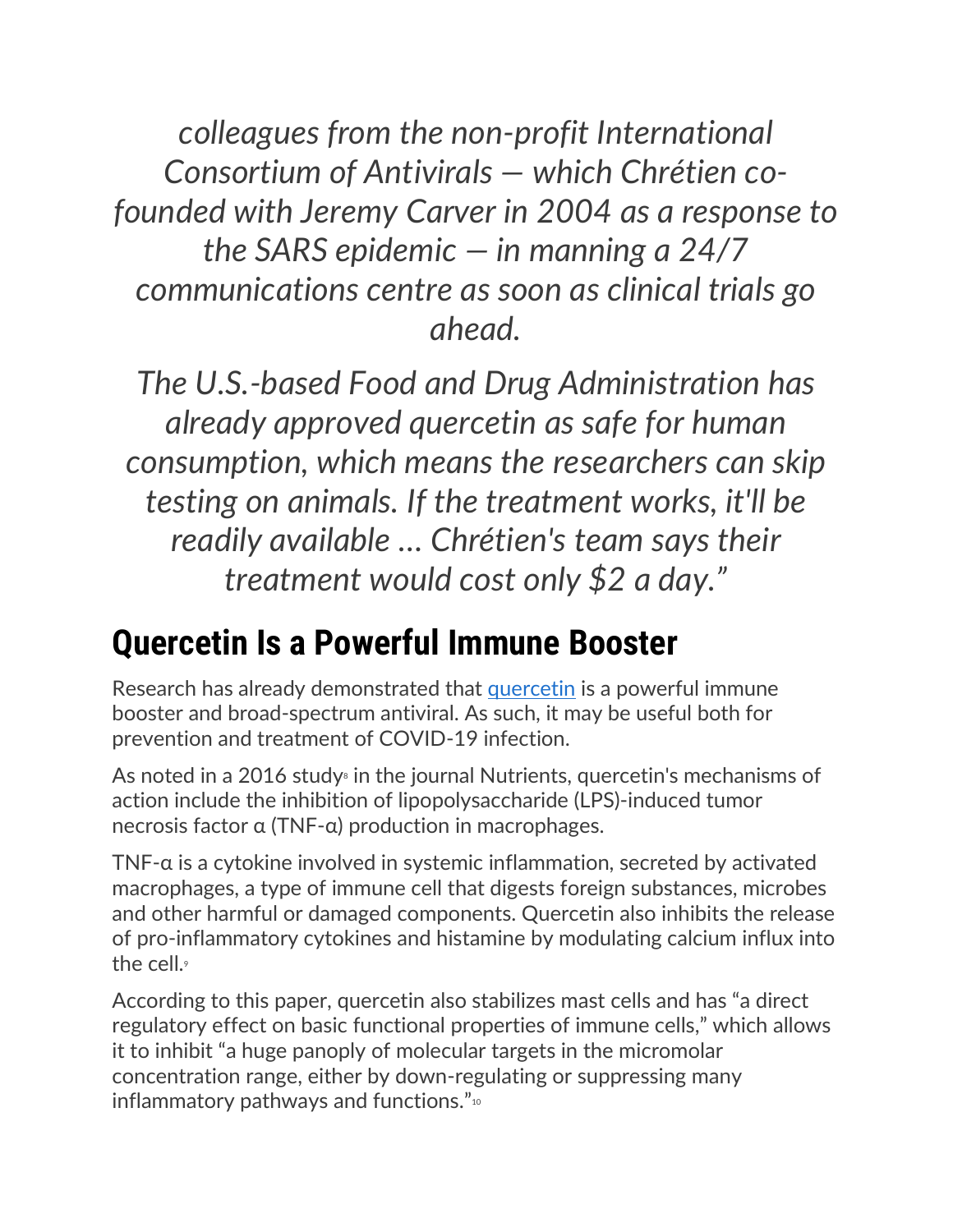# **How Quercetin Inhibits Viral Infection**

One of the most well-studied attributes of quercetin, however, is its antiviral capacity, which has been attributed to three main mechanisms of action:

- 1. Inhibiting the virus' ability to infect cells
- 2. Inhibiting replication of already infected cells
- 3. Reducing infected cells' resistance to treatment with antiviral medication

Research $\mu$  funded by the U.S. Department of Defense, published in 2007, found it lowers your risk of viral illness following extreme physical stress, which might otherwise undermine your immune function and render you more susceptible to infections.

Cyclists who received a daily dose of 1,000 mg of quercetin in combination with vitamin C (which enhances plasma quercetin levels $42,13$ ) and niacin (to improve absorption) for five weeks were significantly less likely to contract a viral illness after bicycling three hours a day for three consecutive days, compared to untreated controls. While 45% of the placebo group got sick, only 5% of the treatment group did.

In another study<sup>14</sup> funded by the U.S. Defense Advanced Research Projects Agency (DARPA), published in 2008, animals treated with quercetin were challenged with a highly pathogenic H1N1 influenza virus. Again, the treatment group had significantly lower morbidity and mortality than the placebo group.

#### **Quercetin Effectively Treats a Broad Range of Viruses**

Other studies have also confirmed quercetin's effectiveness against a broad range of viruses. Among them:

A 1985 study, which found quercetin inhibits infectivity and replication of herpes simplex virus type 1, polio-virus type 1, parainfluenza virus type 3 and respiratory syncytial virus.15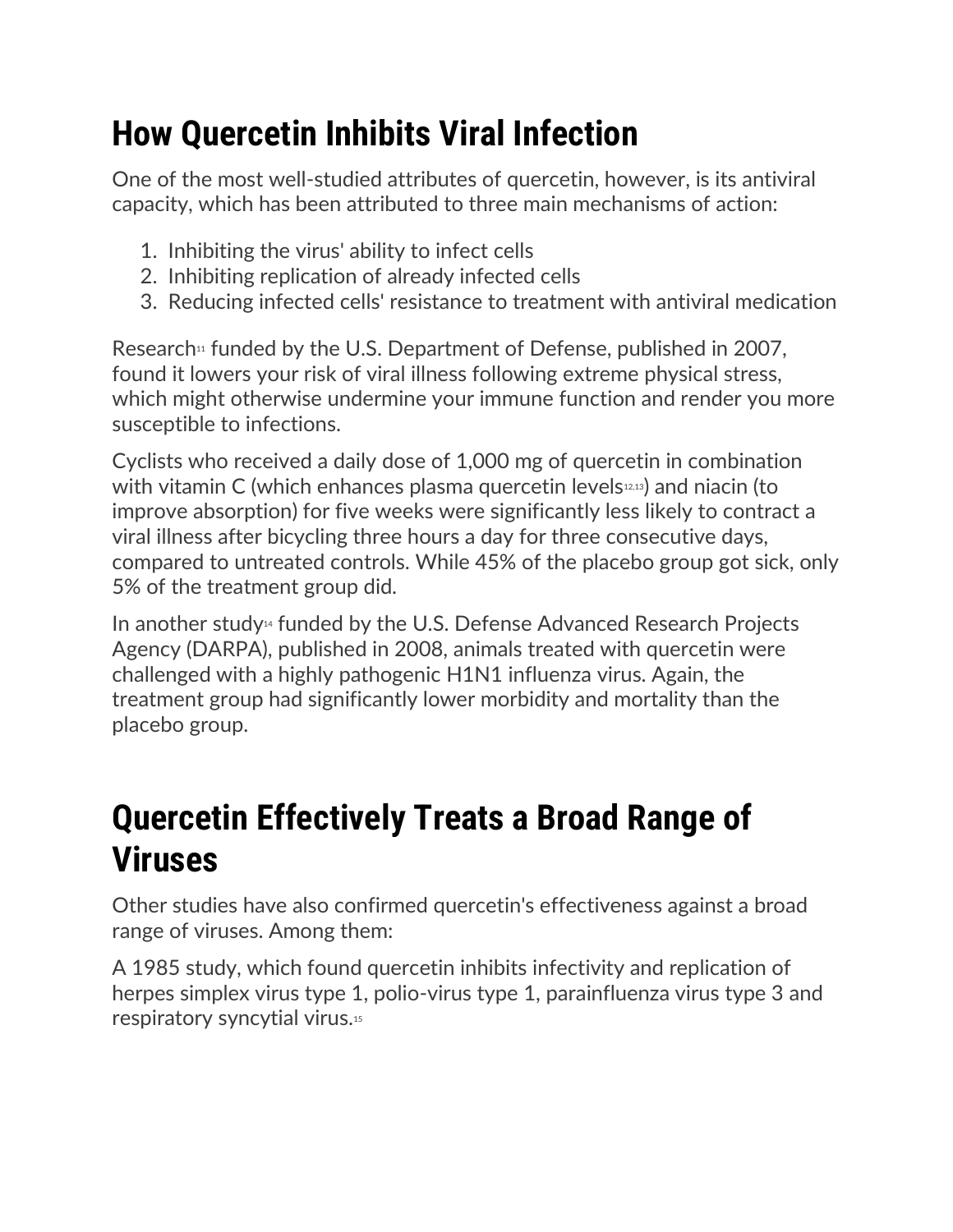A 2010 animal study found that quercetin inhibits both influenza A and B viruses. Two other important discoveries were made. Firstly, the viruses were unable to develop resistance to quercetin and, secondly, when used concomitant with antiviral drugs (amantadine or oseltamivir), the effect was significantly amplified  $-$  and it prevented drug-resistance from developing.<sup>16</sup>

A 2004 animal study investigating quercetin's effect on influenza used a strain of the H3N2 virus. According to the authors:<sup>17</sup>

*During influenza virus infection, there is 'oxidative stress.' Because quercetin restored the concentrations of many antioxidants, it is proposed that it may be useful as a drug in protecting the lung from the deleterious effects of oxygen derived free radicals released during influenza virus infection."*

Another 2016 study found quercetin offered protection against influenza A virus H1N1 by modulating protein expression. More specifically, the regulation of heat shock proteins, fibronectin 1 and prohibitin was instrumental in reducing viral replication.<sup>18</sup>

A third study published in 2016 found quercetin inhibited a wide spectrum of influenza strains, including H1N1, H3N2 and H5N1. According to the authors, "This study indicates that quercetin showing inhibitory activity in the early stage of influenza infection provides a future therapeutic option to develop effective, safe and affordable natural products for the treatment and prophylaxis of [influenza A viruses] infections."<sup>19</sup>

In 2014, researchers noted that quercetin appears to be "a promising treatment for the common cold," caused by the rhinovirus, adding that "Quercetin has been shown to reduce viral internalization and replication in vitro, and viral load, lung inflammation and airways hyper-responsiveness in vivo." $20$ 

By attenuating oxidative damage, it also lowers your risk of secondary bacterial infections, which is actually the [primary cause of influenza-related deaths.](https://articles.mercola.com/sites/articles/archive/2018/02/01/how-influenza-can-lead-to-sepsis.aspx) Importantly, quercetin increases mitochondrial biogenesis in skeletal muscle,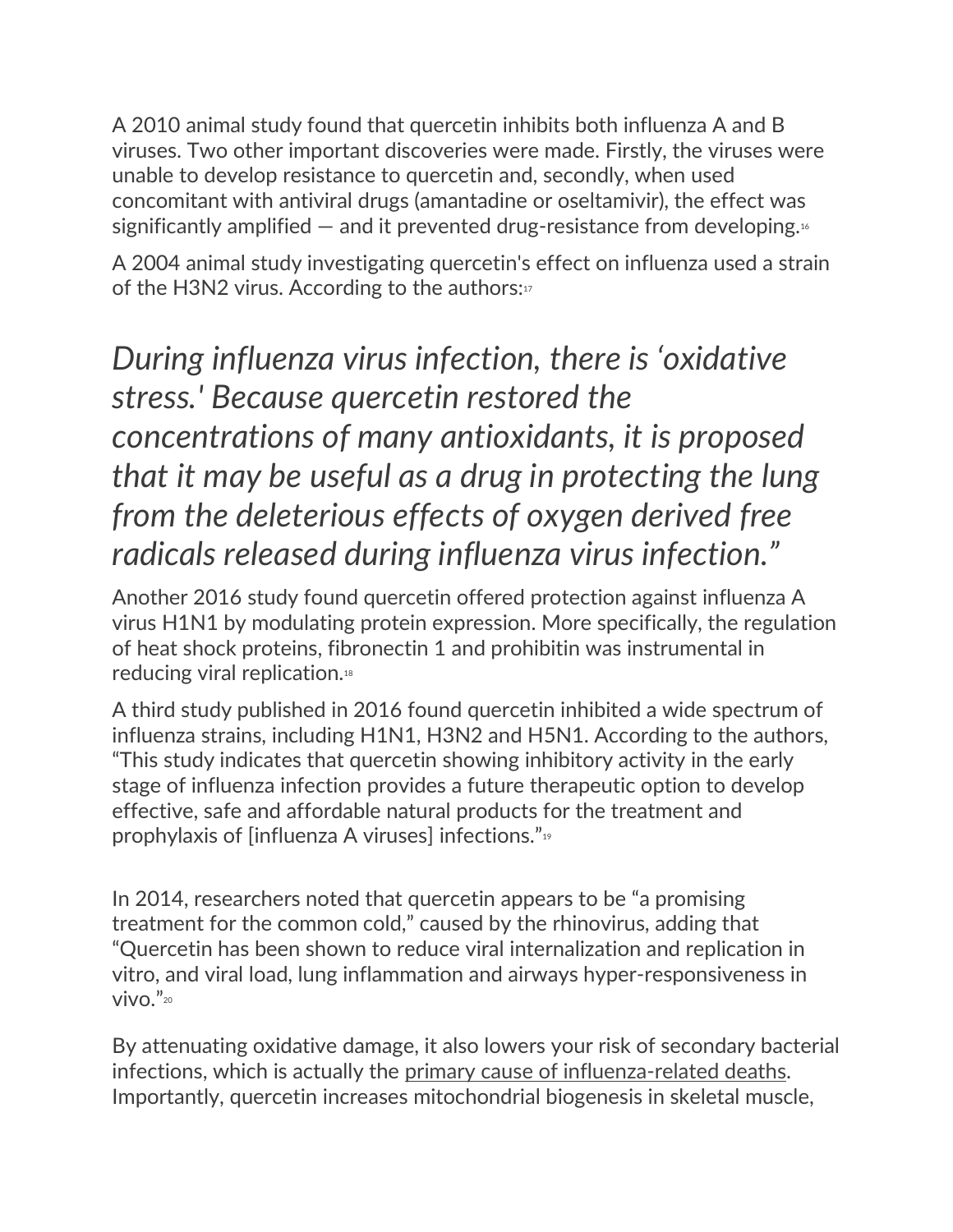which suggests part of its antiviral effects are due to enhanced mitochondrial antiviral signaling.

A 2016 animal study<sup>21</sup> found quercetin inhibited mouse dengue virus and hepatitis virus. Other studies have confirmed quercetin's power to inhibit both hepatitis  $B<sub>22</sub>$  and  $C<sub>23</sub>$  infection.

Most recently, a March 2020 study<sup>24</sup> in the Microbial Pathogenesis journal found quercetin "provides comprehensive protection against Streptococcus pneumoniae infection," both in vitro and in vivo, primarily by neutralizing pneumolysin (PLY),<sup>25</sup> one of the toxins released from pneumococci that encourages S. pneumoniae infection to blossom in the first place. As reported by the authors in Microbial Pathogenesis:

*"The results indicated that quercetin significantly reduced PLY-induced hemolytic activity and cytotoxicity via repressing the formation of oligomers.*

*In addition, treatment with quercetin can reduce PLY-mediated cell injury, improve the survival rate of mice infected with a lethal dose of S. pneumoniae, alleviate the pathological damage of lung tissue and inhibit the release of cytokines (IL-1β and TNF-α) in bronchoalveolar lavage fluid.*

*Considering the importance of these events in antimicrobial resistant S. pneumoniae pathogenesis, our results indicated that quercetin may be a novel potential drug candidate for the treatment of clinical pneumococcal infections."*

## **The Importance of Vitamin D**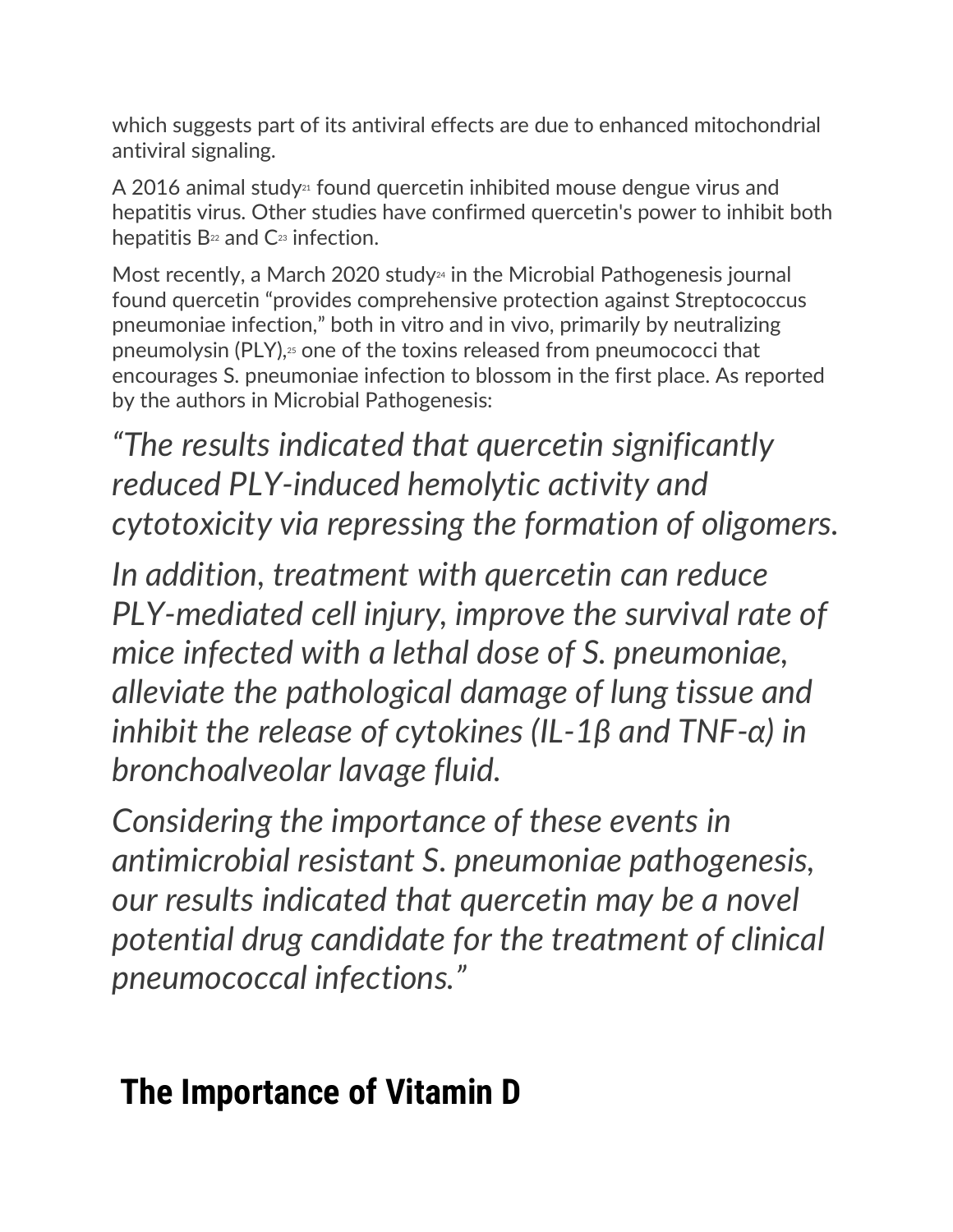In the featured MedCram video, pulmonologist Dr. Roger Seheult discusses the importance of [vitamin D](https://www.mercola.com/article/vitamin-d-resources.htm) for the prevention of COVID-19. While there are no clinical trials investigating vitamin D for coronavirus specifically, there are plenty of data showing it's an important component in the prevention and treatment of influenza<sup> $\alpha$ </sup> and upper respiratory tract infections. $\alpha$ 

As noted by Seheult, while vitamin D does not appear to have a direct effect on the virus itself, it strengthens immune function, thus allowing the host body to combat the virus more effectively.<sup>28</sup> It also suppresses inflammatory processes. Taken together, this might make vitamin D quite useful against COVID-19.

As explained by Seheult, robust immune function is required for your body to combat the virus, but an overactivated immune system is also responsible for the cytokine storm we see in COVID-19 infection that can lead to death.

*"What we want is a smart immune system," Seheult says, "An immune system that takes care of the virus but doesn't put us into an inflammatory condition that could put us on a ventilator."*

## **Vitamin D Supplementation Cuts Respiratory Infection Rates**

He goes on to cite research<sup>®</sup> published in  $2017 - a$  meta-analysis of 25 randomized controlled trials — which confirmed that vitamin D supplementation helps protect against acute respiratory infections. Studies have also shown there's an apparent association between low vitamin D levels and susceptibility to viral infections such as influenza.

Living at northerly latitudes means you get the least amount of sunlight during winter months, resulting in lower vitamin D levels, and one hypothesis is that the seasonality of the flu is related to the fact that most people have lower vitamin D levels in the winter than in the summer.

For example, research<sup>30</sup> published in 2009 pointed suggests fatality rates during the 1918-1919 influenza pandemic were influenced by season, with greater numbers of people dying during the winter than the summer.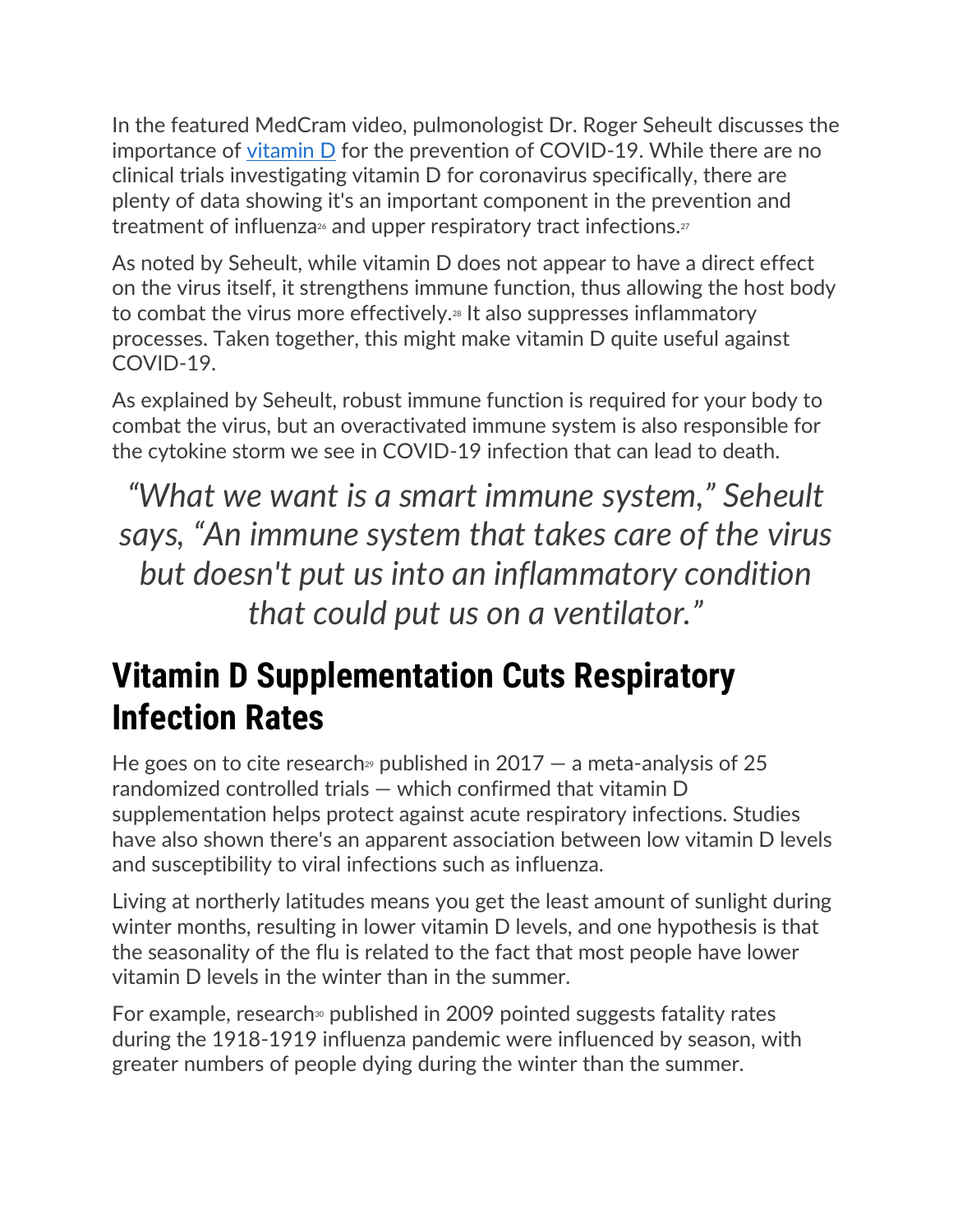It remains to be seen whether this seasonality applies to COVID-19 as well. If it does, it could well be that higher vitamin D levels strengthen immune function enough to where the virus cannot overtake the system.

The 2017 meta-analysis $\alpha$  also made another important discovery. When they dug deeper into the data from each of the more than 11,000 participants, they found that it was the daily or weekly supplementation of vitamin D that had the greatest protective effect in those with the lowest vitamin  $D$  levels. $32$ 

Those with severe vitamin D deficiency who took a daily or weekly supplement cut their respiratory infection risk in half. Those with higher baseline levels also lowered their risk, albeit to a lesser extent. The acute administration of high bolus doses of vitamin D, on the other hand, had no significant impact on infection risk.

This supports the recommendation to [maintain an optimal vitamin D](https://articles.mercola.com/sites/articles/archive/2017/12/20/vitamin-d-level.aspx)  [level](https://articles.mercola.com/sites/articles/archive/2017/12/20/vitamin-d-level.aspx) year-round. According to data from GrassrootsHealth's D\*Action studies, the optimal level for health and disease prevention appears to be between 60 nanograms per milliliter (ng/mL) and 80 ng/mL, while the cutoff for sufficiency appears to be around 40 ng/mL.

In one Grassroots Health analysis, $33$  those with a vitamin D level of at least 40 ng/mL reduced their risk of colds by 15% and flu by 41%, compared to those with a level below 20 ng/mL.

## **Other Potentially Beneficial Nutrients**

An article<sup>34</sup> in Progress in Cardiovascular Diseases by Mark McCarty of the Catalytic Longevity Foundation and James DiNicolantonio, PharmD, a cardiovascular research scientist at Saint Luke's Mid America Heart Institute, highlights several other supplemental nutrients that could help bolster your immune function and lower your risk of COVID-19 infection. As reported in a February 24, 2020, press release: 35,36

*"COVID-19 is around 30 to 60 times more lethal than the typical annual flu. Both influenza and coronavirus cause an inflammatory storm in the lungs and it is this inflammatory storm that leads to acute respiratory distress, organ failure, and death.*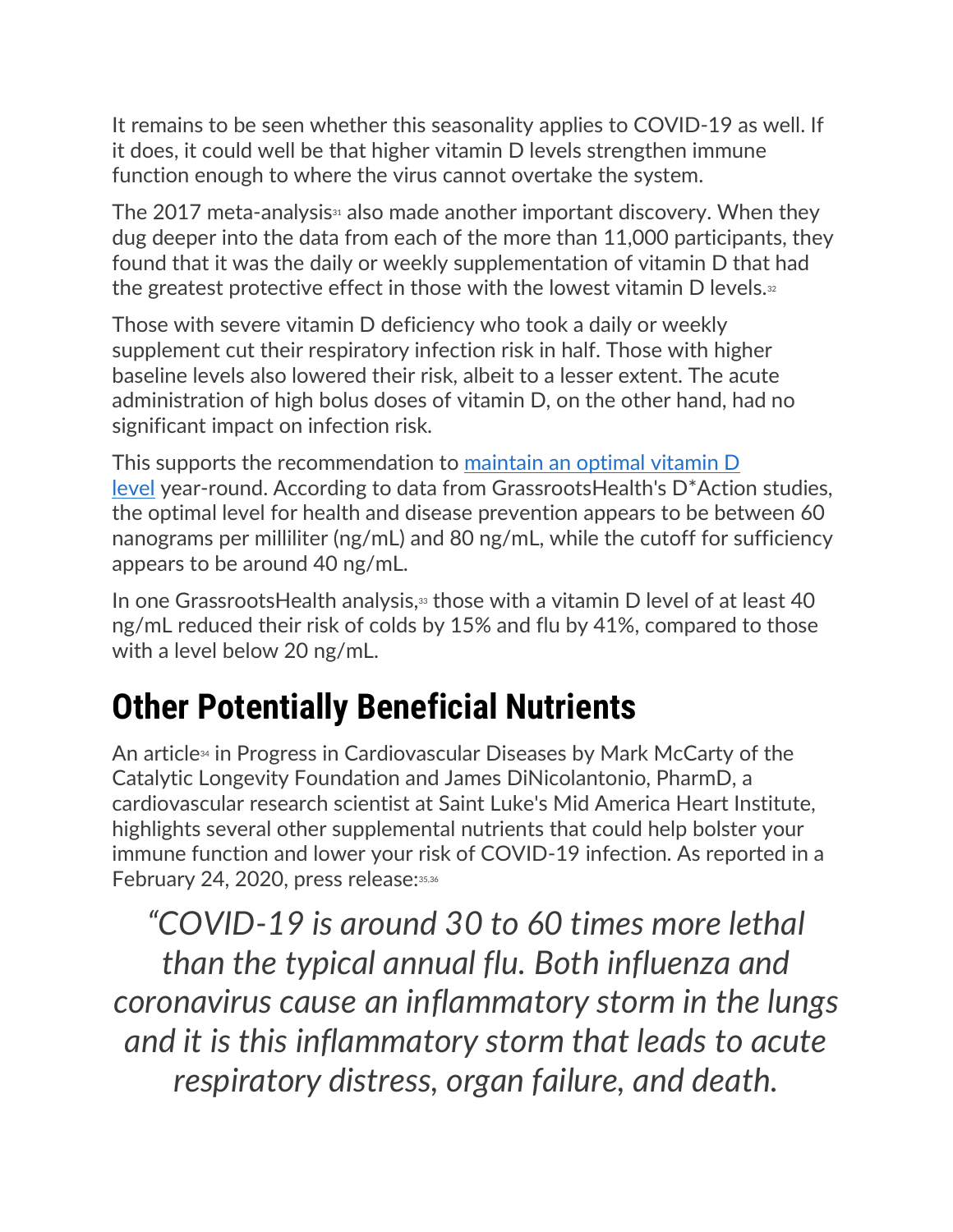*Certain nutraceuticals may help to reduce the inflammation in the lungs from RNA viruses and others may also help boost type 1 interferon response to these viruses, which is the body's primary way to help create antiviral antibodies to fight off viral infections."*

A summary of the nutraceuticals recommended by McCarty and DiNicolantonio include the following. (For more details about each, see the full-text paper<sup>37</sup> published in Progress in Cardiovascular Diseases.)

**[N-acetylcysteine \(NAC\)](https://articles.mercola.com/sites/articles/archive/2017/12/18/n-acetylcysteine-supplement-benefits.aspx) — Encourages glutathione production, thins mucus, lowers your cl** infection and reduces your risk of developing severe bronchitis

**Elderberry extract –** Known to shorten influenza duration by two to four days and reduce According to the authors:<sup>38</sup>

*"Given that elderberry is a very rich source of anthocyanins, there is reason*  to suspect that its impact on viruses might be mediated, at *least in part, by reast in part, by cuspect* in part, by  $\alpha$ *ferulic acid, a prominent metabolite that appears in plasn anthocyanin ingestion."*

**[Spirulina](https://articles.mercola.com/sites/articles/archive/2018/11/05/spirulina-health-benefits.aspx)** – Reduces severity of influenza infection severity and lowers influenza mortality human trial, spirulina significantly lowered the viral load in patients with HIV infection

**Beta-glucan –** Reduces severity of influenza infection severity and lowers influenza morta

**[Glucosamine](https://articles.mercola.com/vitamins-supplements/glucosamine.aspx)** — Upregulates mitochondrial antiviral-signaling protein (MAVS), reduces sever infection severity and lowers influenza mortality in animal studies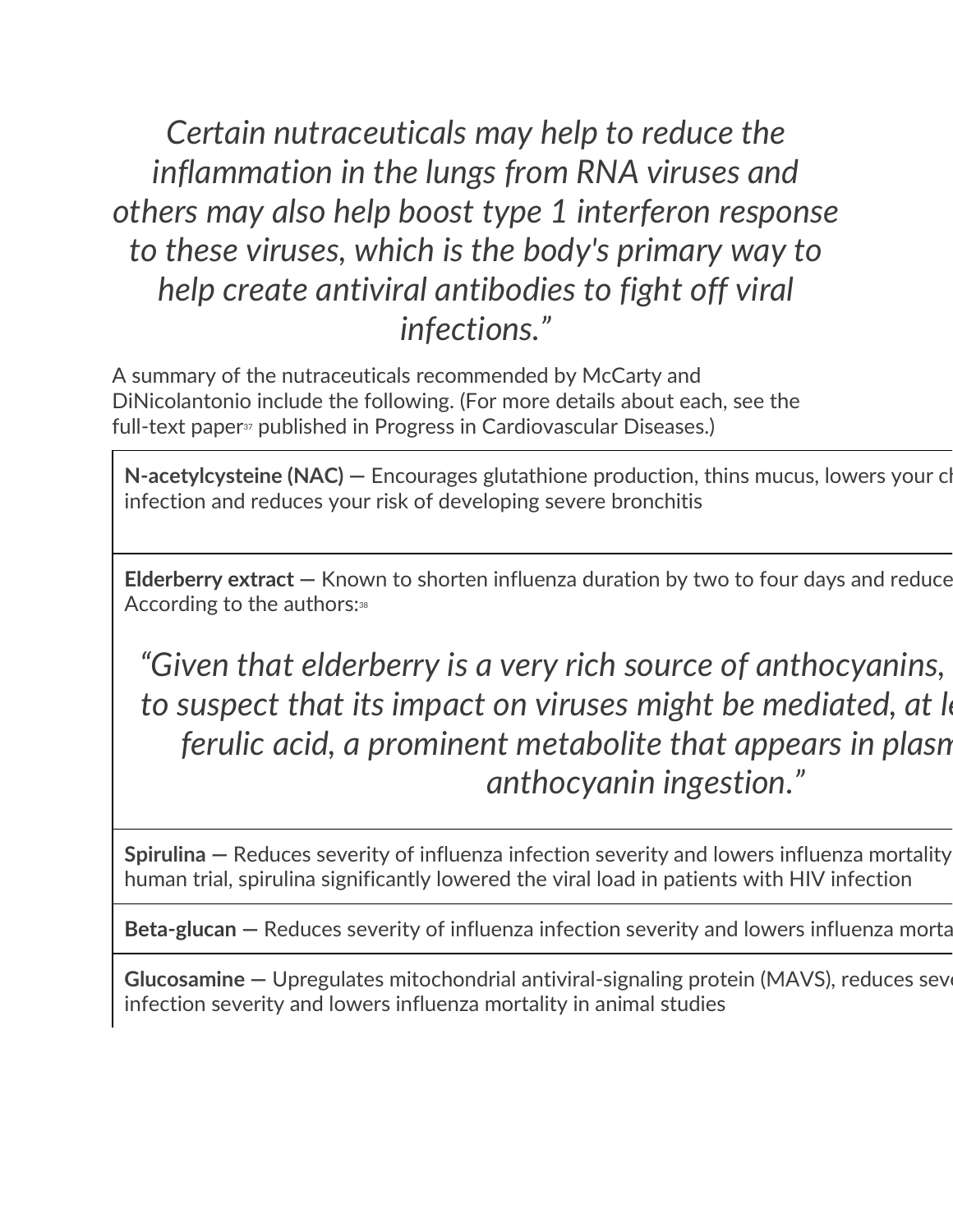**[Selenium](https://articles.mercola.com/vitamins-supplements/selenium.aspx) –** "Since selenium is an essential cofactor for certain peroxidases, and selenium of endemic in certain regions of China and other parts of the world, insuring adequacy of sele also be appropriate in this context," McCarty and DiNicolantonio note, adding:<sup>39</sup>

"Selenium deficiency also increases the rate at which viruse *promoting the evolution of strains that are more pathogenic evading immune surveillance."*

**[Zinc](https://articles.mercola.com/sites/articles/archive/2019/04/29/are-you-getting-enough-zinc.aspx)**  $-$ Zinc has been shown to inhibit coronavirus in vitro and block coronavirus replicatio MedCram video below, Seheult discusses compelling evidence suggesting the malaria drug improve zinc absorption and how this may be useful in the treatment of coronavirus infect

**Lipoic acid –** Helps boost type 1 interferon response. As explained in a 2014 paper:<sup>41</sup> *"Type I interferons (IFNs) activate intracellular antimicrobial programs and influence the development of innate and adaptive immune (IFNs) are polypeptides that are secreted by infected cells a major functions.*

*First, they induce cell-intrinsic antimicrobial states in inf neighboring cells that limit the spread of infectious agents, particularly viral and integral neighboring cells that* pathogens. Second, they modulate innate immune responses *manner that promotes antigen presentation and natural killer while restraining pro-inflammatory pathways and cytokine* 

*Third, they activate the adaptive immune system, thus produity development of high-affinity antigen-specific T and B cell r immunological memory. Type I IFNs are protective in acute* but can have either protective or deleterious roles in bacteria *autoimmune diseases."*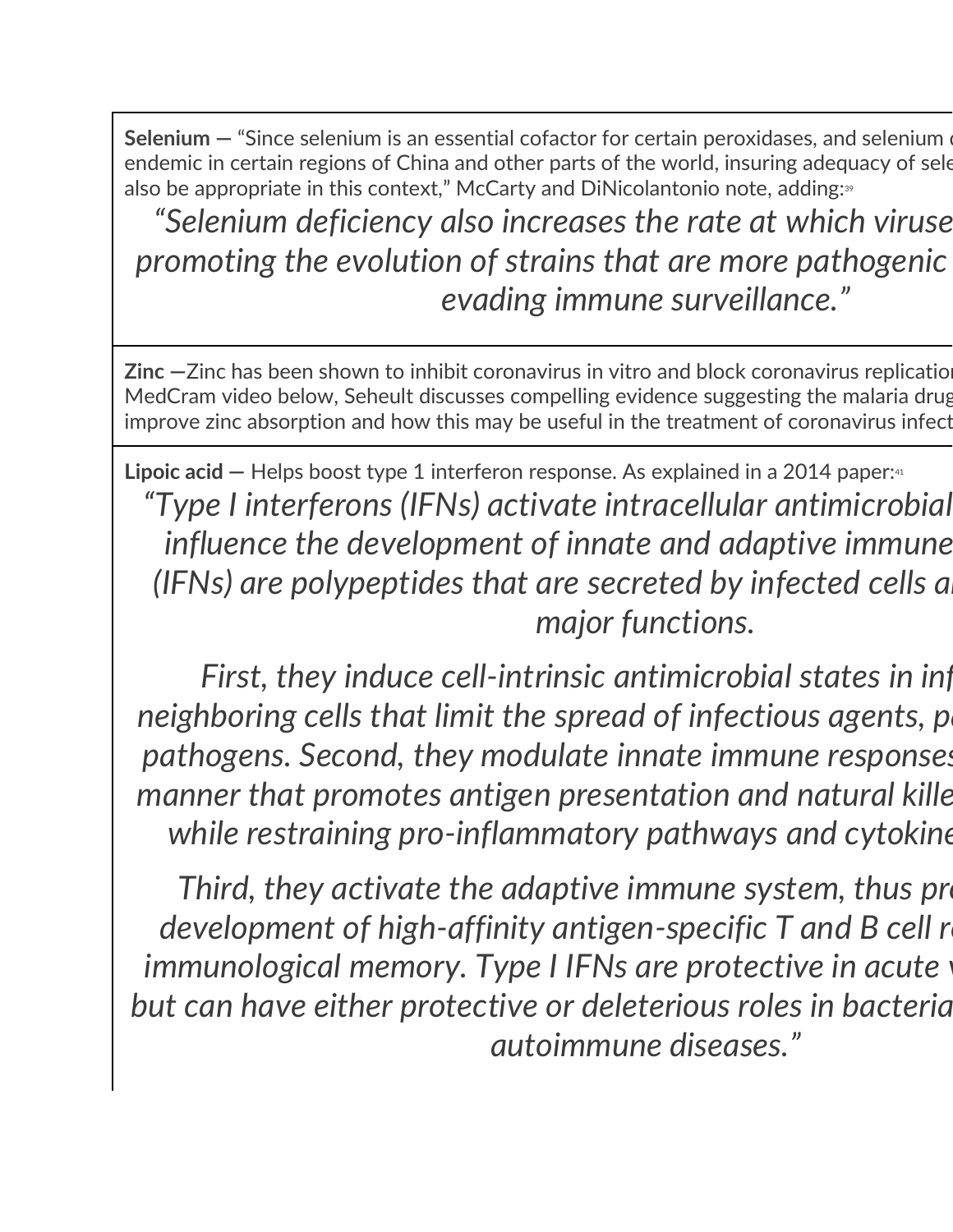#### **[Sulforaphane](https://articles.mercola.com/sites/articles/archive/2019/05/23/broccoli-sulforaphane-health-benefits.aspx) —** Helps boost type 1 interferon response

The provisional daily dosage suggestions offered by McCarty and DiNicolantonio to help control RNA viruses, including influenza and coronavirus infection, are as follows:42

| <b>Nutraceutical</b> | Daily dosage                                 |
|----------------------|----------------------------------------------|
| Ferulic acid         | 500 to 1,000 milligrams (mg)                 |
| Lipoic acid          | 1,200 to 1,800 mg (in place of ferulic acid) |
| Spirulina            | 15 grams                                     |
| <b>NAC</b>           | 1,200 to 1,800 mg                            |
| Selenium             | 50 to 100 micrograms (mcg)                   |
| Glucosamine          | 3,000 mg or more                             |
| Zinc                 | 30 to 50 mg                                  |
| Yeast beta-glucan    | 250 to 500 mg                                |
| Elderberry extract   | 600 to 1,500 mg                              |

## **Coconut Oil May Also Be Useful**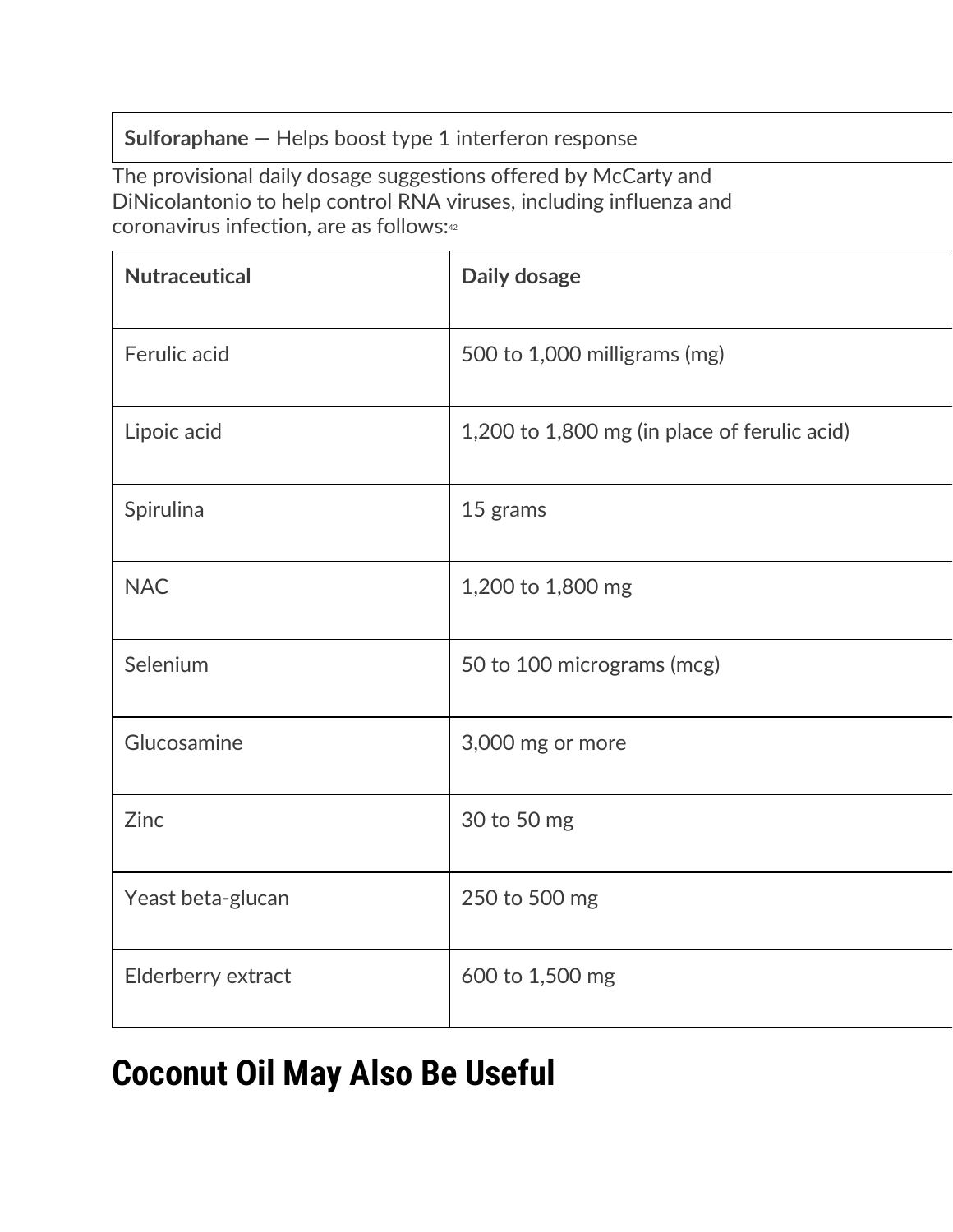Integrated Chemists of the Philippines also recently published information about a proposed study by Dr. Mary Newport on lauric acid and its derivative, monolaurin. As noted in this post:43

*"Lauric acid is a medium-chain fatty acid which makes up about 50% of coconut oil; monolaurin is a metabolite that is naturally produced by the body's own enzymes upon ingestion of coconut oil and is also available in pure form as a supplement …*

*Several in vitro, animal, and human studies support the potential of coconut oil, lauric acid and its derivatives as effective and safe agents against a virus like nCoV-2019. Mechanistic studies on other viruses show that at least three mechanisms may be operating.*

*Given the considerable scientific evidence for the antiviral activity of coconut oil, lauric acid and its derivatives and their general safety, and the absence of a cure for nCoV-2019, we urge that clinical studies be conducted among patients who have been infected with nCoV-2019 …*

*This treatment is affordable and virtually risk-free, and the potential benefits are enormous. On the other hand, given the safety and broad availability of*